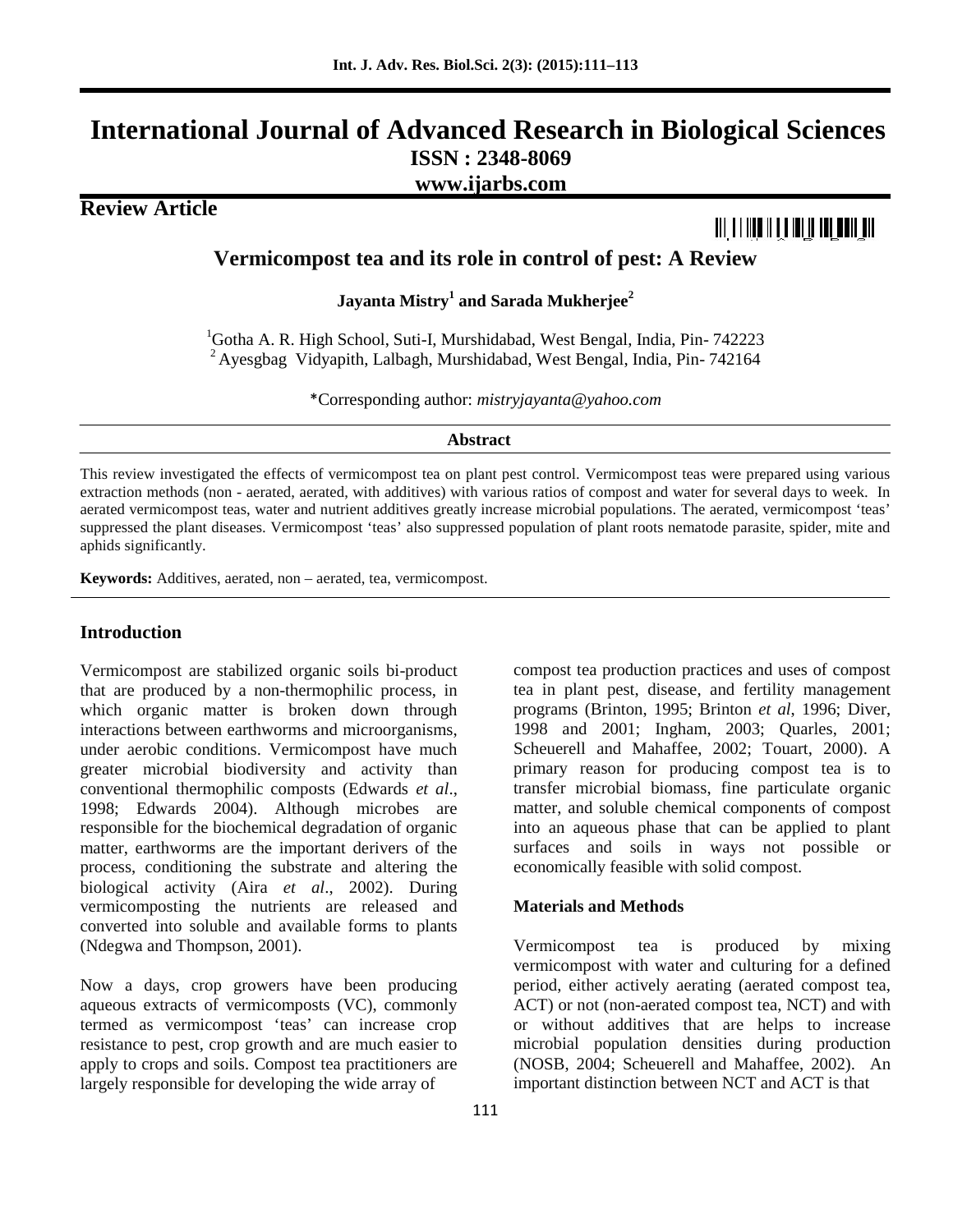ACT uses vermicompost, water, and nutrient additives to greatly increase microbial populations over a 12-36 hour period, while NCT uses greater quantities of vermicompost, typically doesn't add separate nutrient additives, and is produced over several days to several weeks. In addition to the source of compost and the use of active aeration, a number of vermicompost tea production parameters will affect the final biological and chemical properties of vermicompost tea.

The predominant compost tea production method practiced in the United States is commonly termed actively aerated compost tea, which is the product of the following general process. Usually vermicompost is filled into a porous container which is then suspended in water containing a large container, typically 1 part compost to 10-50 parts water. Constant mechanical energy input is used to provide aeration either by air pump directly into the water or by re circulation of the water, typically for 12-24 hours. Compost tea additive, such as molasses, yeast extract, algal powders, when included, substantially increase microbial biomass in the aqueous phase from microorganisms extracted from the compost. In The United States aerated compost teas are made using one of many commercially produced "brewers", however, many home-made brewers are also in use. (Diver, 2001; Ingham, 2003; Scheuerell and Mahaffee, 2002). A second form of compost tea is termed either non aerated compost tea or passively aerated compost tea, and is the product of the following general process. Typically 1 part compost is mixed with 3-10 parts water in an open container, where it remains with or without daily stirring, for at least several days, often for 1 to 3 weeks. Compost tea additives are infrequently added to non aerated compost tea. For the purposes of distinguishing compost tea production practices that have the potential to support growth of bacterial pathogens, any mixture of compost and water that is held for longer than one hour before initiating application to be a form of compost tea. Any mixture of compost and water that is held for less than one hour before initiating application is considered a compost extract (Scheuerell and Mahaffee, 2002; Weltzien, 1991). Before use, compost teas are typically filtered to a degree necessary to avoid plugging the sprayer or irrigation system used for application. Spray adjuvant are sometimes added immediately prior to application.

#### **Discussion**

Compost tea has evolved from historical horticultural practices such as steeping manure or plants in water, with the liquid applied to crop plants for nutritional and plant health reasons. In recent decades, the majority of published studies examining compost tea have focused on foliar plant disease suppression using liquid material produced by steeping vermicompost in water for several days to weeks.

Vermicompost have also been shown to suppress attacks by soil and foliar transmitted plant diseases, such as *Pythium, Rhizoctonia, Plectosporium* and *Verticillium,* significantly in both the field and greenhouse. Vermicomposts can also suppress arthropod pests such as caterpillars: including cabbage white caterpillars, tomato hornworms, and cucumber beetles, as well as sucking arthropods: such as scale insects, mealy bugs, aphids and spider mites (Arancon *et al*, 2005). The suppression of aphids is particularly important, since they are major transmitters of plant The vermicompost applications to soils appear to make the plants that are grown in them less attractive to the pests but also by suppressing their reproduction.

Work at The Ohio State University has shown that vermicompost 'teas' increased the germination, growth, flowering, and yields of tomatoes, cucumbers, and other crops in similar ways to solid vermicomposts. The aerated, vermicompost 'teas' suppressed the plant diseases *Fusarium, Verticillium, Plectosporium,* and *Rhizoctonia* to the same extent as the solid vermicomposts. (Edwards *et al*, 2006). Vermicompost 'teas' also suppressed populations of spider mites (*Tetranychus urticae*) and aphids (*Myzus persicae)* significantly. Additionally, they had dramatic effects on the suppression of attacks by plant parasitic nematodes such as *Meloidogyne* on tomatoes both in terms of reducing the numbers of root cysts significantly and increasing root and shoot growth (Arancon *et al*, 2003). These plant responses may be due to the production of plant growth regulators such as as indole acetic acid (IAA), kinetin, or gibberellins associated with humic and fulvic acids also acting as plant growth regulators.